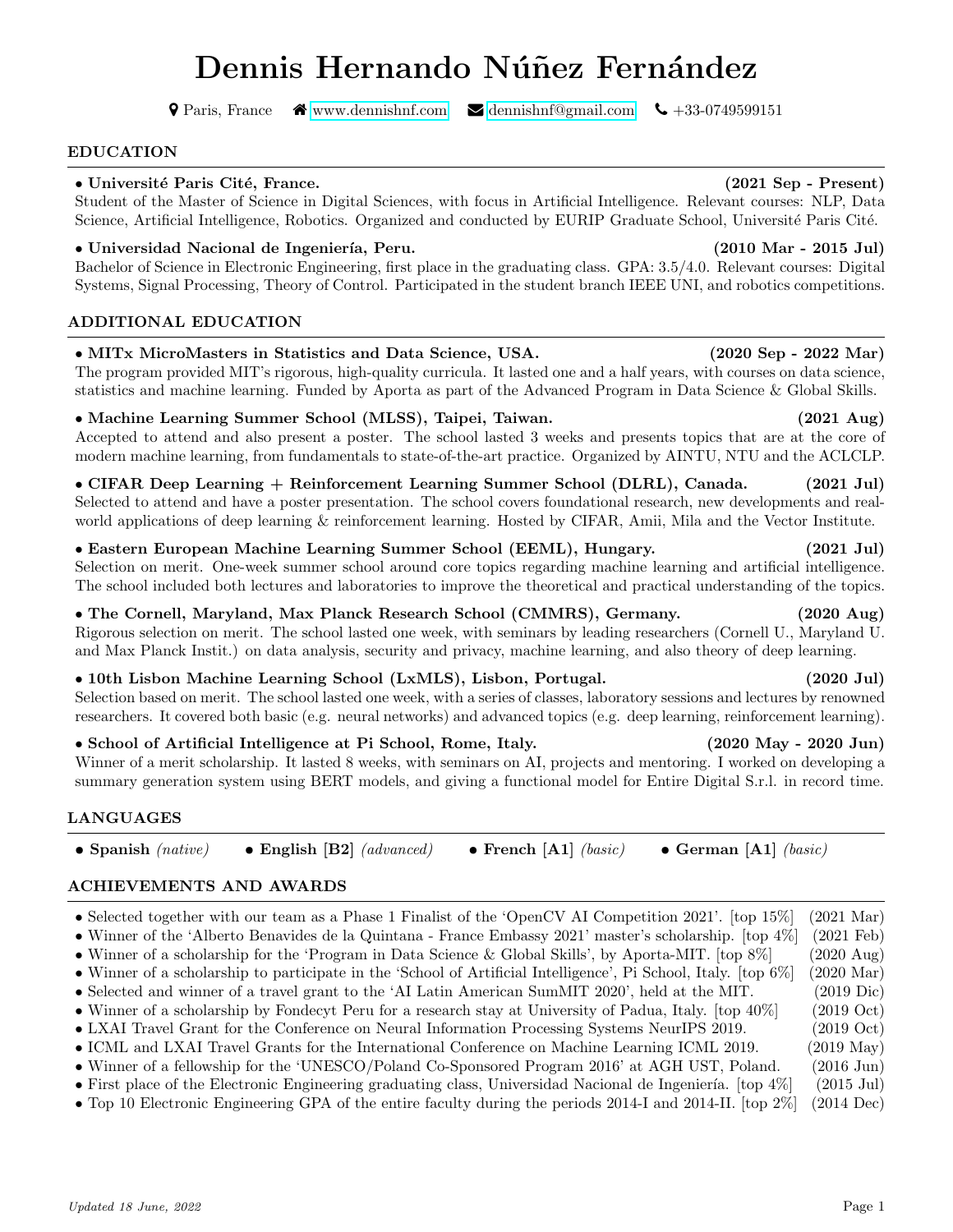### PUBLICATIONS

#### Journal Articles

• [under review] D. Núñez-Fernández, F. Barrientos-Porras, R. H. Gilman, M. Vittet-Mondoñedo, P. Sheen, M. Zimic. 'A Convolutional Neural Network for gaze preference detection: A potential tool for diagnostics of autism spectrum disorder in children'. arXiv preprint arXiv:2007.14432. (2021)

• [under review] M. Fernandez Díaz, K. Calderon, A. Rojas-Neyra, [and 34 others, including D. Núñez-Fernández], for the COVID-19 Working Group in Peru. 'Development and pre-clinical evaluation of Newcastle disease virus-vectored SARS-CoV-2 intranasal vaccine candidate'. bioRxiv preprint bioRxiv:2021.03.07.434276. (2021)

• G. Jiménez-Avalos, A. Vargas-Ruiz, N. Delgado-Pease, [and 52 others, including D. Núñez-Fernández], for the COVID-19 Working Group in Peru. 'Comprehensive virtual screening of 4.8 k flavonoids reveals novel insights into allosteric inhibition of SARS-CoV-2 MPRO'. Nature Scientific Reports. (2021)

#### Conference Proceedings

• A. Aspilcueta Narvaez, D. Núñez-Fernández, S. Gamarra Quispe, D. Lazo Ochoa. 'Smart Campus IoT guidance system for visitors based on Bayesian filters'. Brazilian Technology Symposium BTSym 2019. Lima, Peru. (2019)

• D. Núñez-Fernández. 'Development of a hand gesture based control interface using Deep Learning'. International Conference on Information Management and Big Data SIMBig 2019. Lima, Peru. (2019)

• D. Núñez-Fernández. 'Implementation of an indoor location system for mobile-based museum guidance'. International Conference on Information Management and Big Data SIMBig 2019. Lima, Peru. (2019)

• D. Núñez-Fernández. 'Development of a hand pose recognition system on an embedded computer using Artificial Intelligence'. XXVI International Conf. on Electronics, Electrical Eng. and Computing INTERCON. Lima, Peru. (2019) • D. Núñez-Fernández. 'Implementation of a WiFi-based indoor location system on a mobile device for a university

area'. XXVI International Conf. on Electronics, Electrical Eng. and Computing INTERCON. Lima, Peru. (2019)

• D. Núñez-Fernández. 'Multi-subject continuous emotional states monitoring by using Convolutional Neural Networks'. International Conference on Control of Dynamical and Aerospace Systems XPOTRON 2019. Arequipa, Peru. (2019)

• D. Núñez-Fernández, S. Hosseini. 'Real-time handwritten letters recognition on an embedded computer using ConvNets'. Sciences and Humanities International Research Conference SHIRCON 2018. Lima, Peru. (2018)

• D. Núñez-Fernández. 'A Real-Time Recognition System for User Characteristics Based on Deep Learning'. XXV International Conf. on Electronics, Electrical Eng. and Computing INTERCON 2018. Lima, Peru. (2018)

• D. Núñez-Fernández, B. Kwolek. 'Hand Posture Recognition Using Convolutional Neural Network'. 22nd Iberoamerican Congress on Pattern Recognition CIARP 2017. Valparaiso, Chile. (2017)

### Workshop papers

• C. Rojas-Azabache, K. Vilca-Janampa, R. Guerrero-Huayta, D. Núñez-Fernández. 'Implementing a Detection System for COVID-19 based on Lung Ultrasound Imaging and Deep Learning'. Beyond Fairness Workshop at CVPR 2021. Tennessee, USA. (2021)

• D. Núñez-Fernández, L. Ballan, G. Jiménez-Avalos, J. Coronel, P. Sheen, M. Zimic. 'Prediction of Tuberculosis using U-Net and segmentation techniques'. AI for Public Health Workshop at ICLR 2021. Vienna, Austria. (2021)

• C. Rojas-Azabache, K. Vilca-Janampa, R. Guerrero-Huayta, <u>D. Núñez-Fernández</u>. 'Detection of COVID-19 Disease using Deep Neural Networks with Ultrasound Imaging'. Practical Machine Learning for Developing Countries Workshop at ICLR 2021. Vienna, Austria. (2021)

• D. Núñez-Fernández, L. Ballan, G. Jiménez-Avalos, J. Coronel-Herrera, M. Zimic-Peralta. 'Automatic semantic segmentation for prediction of tuberculosis using lens-free microscopy images'. Machine Learning for Global Health Workshop at ICML 2020. Vienna, Austria. (2020)

• D. Núñez-Fernández, L. Ballan, G. Jiménez-Avalos, J. Coronel-Herrera, M. Zimic-Peralta. 'Using Capsule Neural Network to predict Tuberculosis in lens-free microscopic images'. Healthcare Systems, Population Health, and the Role of Health-Tech (HSYS) Workshop at ICML 2020. Vienna, Austria. (2020)

• D. Núñez-Fernández, F. Porras-Barrientos, M. Vittet-Mondoñedo, R. H. Gilman, M. Zimic-Peralta. 'Prediction of gaze direction using Convolutional Neural Networks for Autism diagnosis'. LatinX in AI (LXAI) Research Workshop at NeurIPS 2019. Vancouver, Canada. (2019)

• B. Saldivar-Espinoza, D. Núñez-Fernández, F. Porras-Barrientos, A. Alva-Mantari, L. S. Leslie, M. Zimic-Peralta. 'Portable system for the prediction of anemia based on the ocular conjunctiva using Artificial Intelligence'. LatinX in AI (LXAI) Research Workshop at NeurIPS 2019. Vancouver, Canada. (2019)

• D. Núñez-Fernández. 'Development of a hand pose recognition system on an embedded computer using CNNs'. LatinX in AI (LXAI) Research Workshop at NeurIPS 2019. Vancouver, Canada. (2019)

• D. Núñez-Fernández, B. Kwolek. 'Hand Posture Recognition Using Convolutional Neural Networks'. LatinX in AI (LXAI) Research Workshop at ICML 2019. Long Beach, USA. (2019)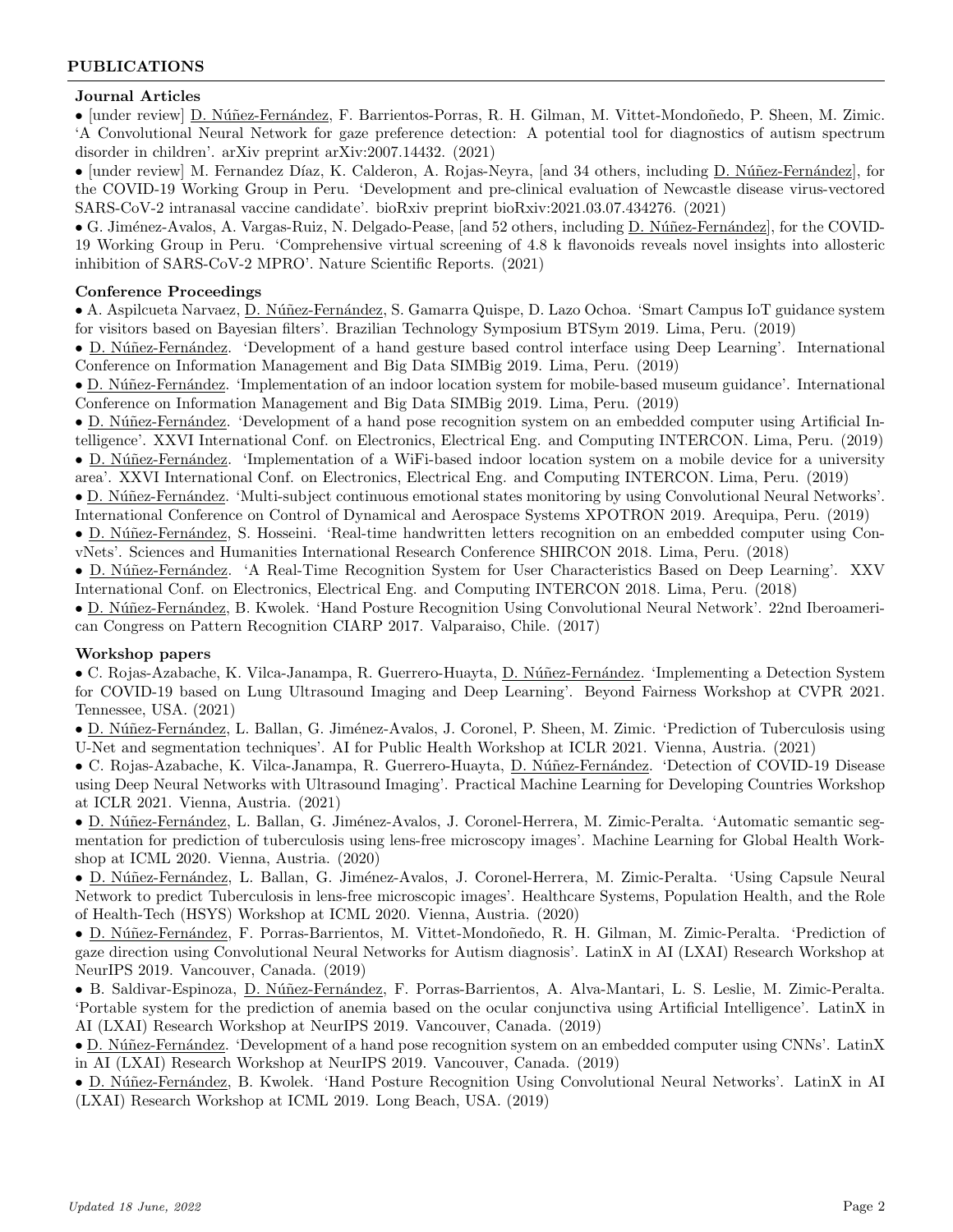#### EXPERIENCE

# • Research Intern (2022 Mar - Present)

Northern Paris Computer Science Laboratory (LIPN), Université Sorbonne Paris Nord, Paris, France

Developed an advanced decoding algorithm for extractive question answering problem. Advised by Nadi Tomeh, PhD. · Project: 'Representation and decoding algorithms for textual span extraction'.

# • Research Assistant (2018 Jun - Present)

Laboratory of Bioinformatics and Molecular Biology, Universidad Peruana Cayetano Heredia, Lima, Peru

Applied deep learning techniques in order to facilitate early medical diagnosis, under the direction of Mirko Zimic, PhD. · Project: 'Using mobility in hamsters as an indicator of SARS-CoV-2 vaccine effectiveness'.

- · Project: 'Detection of autism through emotion recognition and using Machine Learning'.
- · Project: 'Diagnosing of tuberculosis using Deep Learning on lens-free microscopy images'.
- · Project: 'Prediction of autism using gaze direction and convolutional neural networks'.
- · Project: 'Detection of anemia using Machine Learning on images of the ocular conjunctiva'.

# • Machine Learning Intern (2020 May - 2020 Jun)

School of Artificial Intelligence, Pi School, Rome, Italy

Implemented a system for Entire Digital S.r.l. in record time and under the supervision of Sébastien Bratières, PhD. · Project: 'Creation of an automatic summary generation system using BERT models'.

# • Visiting Research Fellow (2019 Dec - 2020 Mar)

Visual Intelligence and Machine Perception Research Group, University of Padua, Padua, Italy Developed a deep learning system for healthcare under the advice of Lamberto Ballán, PhD. Funded by Fondecyt Peru.

· Project: 'Implementation of a neural network for the diagnosis of tuberculosis using lens-less microscopy'.

# • Research Assistant (2019 Mar - 2019 Aug)

Research Institute of the Faculty of Electrical and Electronic Engineering, Universidad Nacional de Ingeniería, Peru. Implemented a project on indoor location for Internet of Things, funding won in a competition for project proposals. · Project: 'Development of a IoT guidance system for the UNI-FIEE campus based on Bayesian Probability'.

# • Research Assistant (2016 Oct - 2017 Mar)

Faculty of Computer Science and Telecommunications, AGH University of Science and Technology, Kraków, Poland. Developed a deep learning system under the guidance of Bogdan Kwolek, PhD. Part of the UNESCO Fellowship Program. · Project: 'Hand posture recognition using Convolutional Neural Network'.

# • Embedded Systems Developer (2015 Jun - 2015 Sept)

Telecommunications Research Center INICTEL-UNI, Universidad Nacional de Ingeniería, Lima, Peru. Designed a FPGA system to read and optimize images from an analogue camera, supervised by Vanessa Gamero, MSc. · Project: 'Control of an analog camera with an FPGA for a custom satellite application'.

# ACADEMIC SERVICE

# • Paper reviewer

LatinX in AI Research Workshop at NeurIPS (2019, 2020, 2021) − LatinX in AI Research Workshop at ICML (2020, 2021, 2022) − IEEE INTERCON Conference (2020, 2021, 2022) − IEEE EIRCON Conference (2020) − Science and Engineering of Deep Learning Workshop at ICLR (2021) − LatinX in CV Research Workshop at CVPR (2021, 2022) − LatinX in NLP Research Workshop at NAACL (2022) − ICLR Main Conference (2022) − NeurIPS Main Conference (2022).

# • General tasks

Session chair at UNESCO UCTE (2016) − Volunteer at LatinX in AI Workshop at ICML (2019, 2020) − Volunteer at LatinX in AI Workshop at NeurIPS (2019, 2020) − Mentor at the III Peruvian Deep Learning Symposium (2021) − Co-organizer at LatinX in AI Social at ICLR (2021) − Volunteer at LatinX in CV Workshop at CVPR (2021) − Workshop chair at LatinX in AI Workshop at ICML (2021) − Volunteer at NAACL (2022).

# ADDITIONAL EVENTS AND TRAINING

• NVIDIA DLI Workshop - Applications of AI for Anomaly Detection. USA (2021 Apr). Remote participation, sponsored by LatinX in AI. Sessions and hands-on labs on machine learning and artificial intelligence techniques such as XGBoost, auto-encoders, and generative adversarial networks (GANs) for anomaly detection.

• OpenCV AI Competition 2021. USA (2021 Mar). Our team was selected as a finalist of the Phase 1. Our project 'Vigilare' consisted of the development of an AI-based system for early prediction of shoplifting. More than 1400 teams from all over the world participated, of which only 210 teams (∼15%) were the winners of phase 1.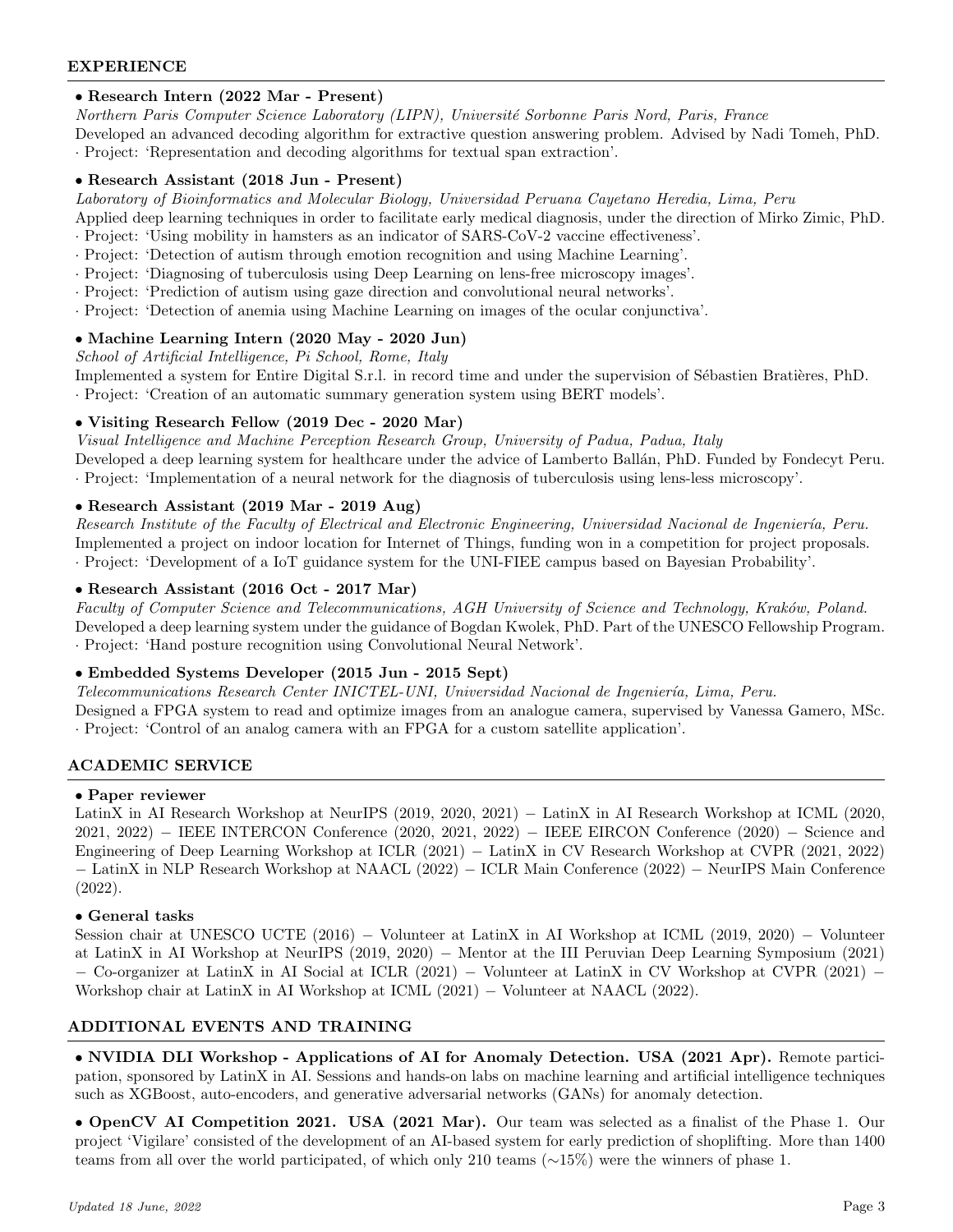• NeurIPS Meetup Peru 2020. Lima, Peru (2020 Dec). Our three research projects, which I advised, were presented in the oral session of this event. The projects were: 'Automatic Cataract Classification on Retinal Image using Bayesian Neural Networks', 'Detection of COVID-19 Disease using Deep Neural Networks with Ultrasound Imaging', and 'A Robustness Deep Learning Approach for Structure Characterization using XRD Pattern'.

• Advanced Program in Data Science & Global Skills. USA (2020 Sept - 2022 Apr). Winner of a merit scholarship. The duration is 18 months, and is developed by Aporta in partnership with the Massachusetts Institute of Technology (MIT). Workshops, seminars and mentoring on technical and global skills were carried out. In addition to this, a project was developed. The program included the 'MITx MicroMasters in Statistics and Data Science'.

• UNESCO Interregional Engineering Conference in Technology and Education UCTE 2016. Kraków, Poland (2016 Dec). Organized by UNESCO and the AGH University of Science and Technology. Chairman of one of the sessions, and oral presenter of 'Implementation of a New Architecture for Hand Poses Recognition'.

• Course 'Soft Computing in Modelling and Control'. Kraków, Poland (2016 Oct - 2017 Mar). Faculty of Mechanical Engineering and Robotics, AGH University of Science and Technology. Classes and laboratories on fuzzy logic, neural networks and evolutionary algorithms. Course of 5 ECTS credits. Given by Smoczek Jarosław, PhD.

• Course 'Computer Vision'. Kraków, Poland (2016 Oct - 2017 Mar). Faculty of Computer Science, Electronics and Telecommunications, AGH University of Science and Technology. Classes and laboratories on computer vision, image processing and machine learning techniques. Course of 5 ECTS credits. Given by Bogdan Kwolek, PhD.

### INVITED TALKS

• 'Machine Learning: an important tool for technological development'. Lima, Peru (2022 Jun). Given in the '1st International Congress Energy Transition to 2050', organized by the FIM faculty - UNI.

• 'Looking for new horizons: academic opportunities abroad'. Lima, Peru (2022 Apr). Given as part of the 'SPS Opportunities Conference Week', organized by IEEE UNI Signal Processing Society (SPS).

• 'Research and implementation of a convolutional neural network for TB diagnosis via digital images obtained by lens-free microscopy'. Lima, Peru (2021 Dec). Given at the VIII International Scientific Conference on Peruvian Research for Tuberculosis Control, which was organized by the Ministry of Health of Peru.

• 'Artificial Intelligence: rise, applications and how to start'. Tacna, Peru (2021 Dec). Given in the XXII International Congress of Computer Science, organized by National University Jorge Basadre Grohmann.

• 'Research and Internships in Applied Artificial Intelligence'. Lima, Peru (2021 Jul). Given at the 118th anniversary of the Faculty of Electrical and Electronic Engineering of the Universidad Nacional de Ingeniería.

• 'Tuberculosis prediction through segmentation with deep learning techniques'. Lima, Peru (2021 Jun). Given in the I Series of talks on Deep Learning, which was organized by Data Science Woman Peru.

• 'Segmentation for prediction of tuberculosis using lens-free microscopy images'. Lima, Peru (2021 Jan). Given in the III Peruvian Deep Learning Symposium (SPDL), which was organized by ML/DL Meetup AQP.

• 'Artificial Intelligence: Research and Potential Applications'. Cesar, Colombia (2020 Dec). Organized by the Universidad Popular del Cesar as part of the II Scientific Conference 'Facing new challenges'.

• 'UNI Experience - Electronic Engineering'. Lima, Peru (2020 Oct). Given at the Universidad Nacional de Ingeniería (UNI) as part of a series of professional talks, which was organized by Inspirate UNI.

• 'How to participate in Artificial Intelligence workshops, internships and more'. Lima, Peru (2020 Sept). Given at the Universidad Nacional de Ingeniería, organized by the UNI's Advanced Artificial Intelligence Group.

• 'Diagnosis of Anemia through a Mobile Device and Artificial Intelligence'. Lima, Peru (2020 Sept). Given at the 'Semana de la Innovación 2020', which was organized by CONCYTEC Peru.

• 'Deep Learning: Fundamentals and Applications'. Lima, Peru (2020 Jul). Given at the Faculty of Electrical and Electronic Engineering - FIEE UNI, organized by the Signal Processing Society of the IEEE UNI.

• Research internship experiences abroad'. Lima, Peru (2020 Jul). Given by the 117th anniversary of the Faculty of Electrical and Electronic Engineering of the Universidad Nacional de Ingeniería (UNI).

• 'Development and Application of Artificial Intelligence in Health'. Lima, Peru (2019 Nov). Given at the Faculty of Pharmacy and Biochemistry of the Universidad Nacional Mayor de San Marcos (UNMSM).

• 'Research and Development in Artificial Intelligence'. Lima, Peru (2019 Sept). Given in the '22do Meetup 2019 Dats Science Research Peru', organized by Dats Science Research Peru (DSRP).